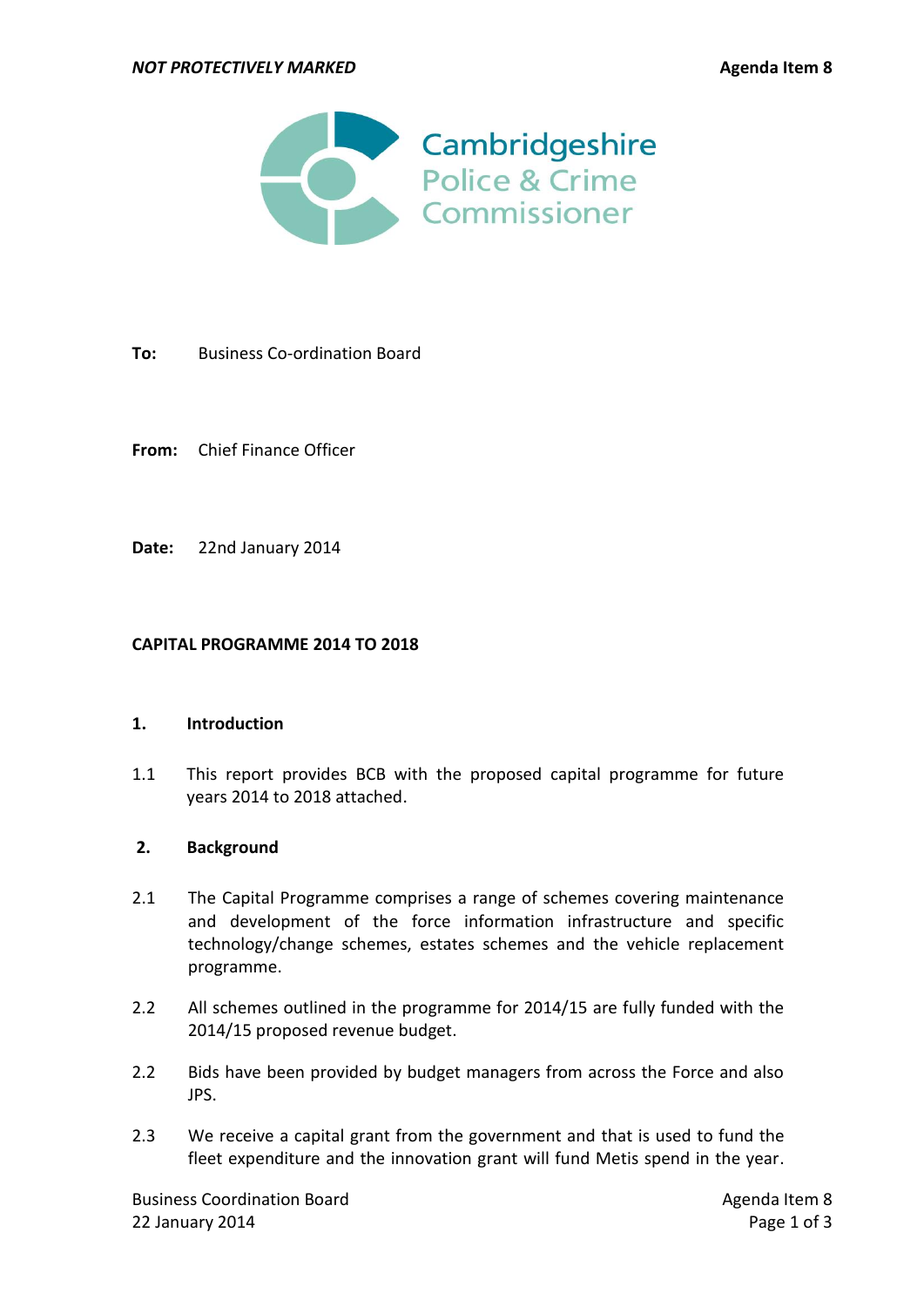The funding of all other capital schemes comes directly from in-year revenue as a revenue contribution to capital outlay (RCCO) and this figure is prepared in the budget proposals. If there are any further bids that come forward during the year then funding would have to be identified alongside the capital bid.

2.4 In section D there are a number of schemes that will require the approval of a business case before any money can be spent.

## **3. Recommendation**

3.1 BCB is asked to approve the proposed capital programme for 2014 to 2018.